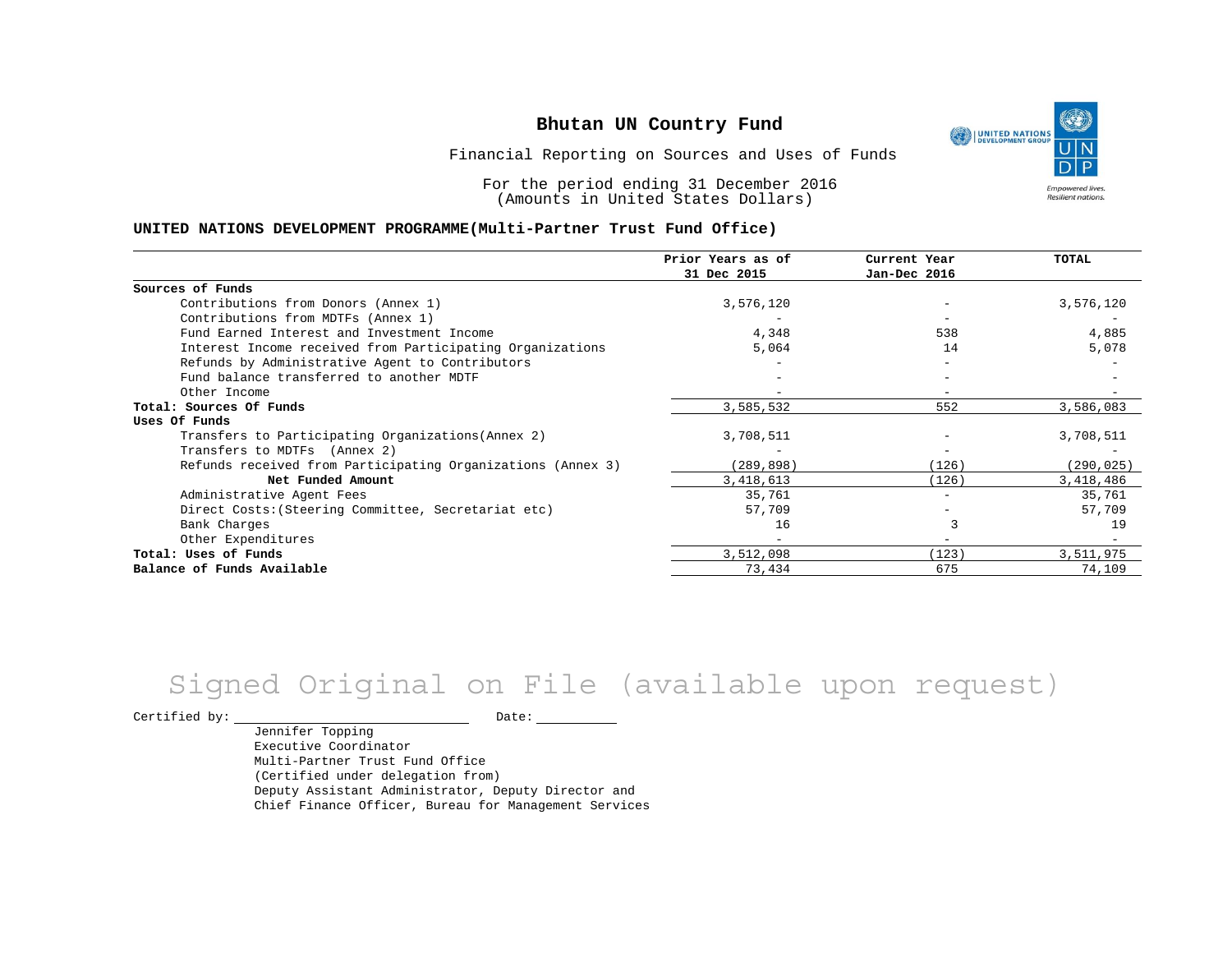

Financial Reporting on Sources and Uses of Funds

For the period ending 31 December 2016 (Amounts in United States Dollars)

#### **UNITED NATIONS DEVELOPMENT PROGRAMME(Multi-Partner Trust Fund Office)**

**Annex - 1: Contributions**

| Prior Years as of | Current Year             | TOTAL     |
|-------------------|--------------------------|-----------|
| 31 Dec 2015       | Jan-Dec 2016             |           |
|                   |                          |           |
| 378,120           | $\overline{\phantom{a}}$ | 378,120   |
| 754,000           | $\qquad \qquad -$        | 754,000   |
| 2,419,000         | $\overline{\phantom{a}}$ | 2,419,000 |
| 25,000            | $\overline{\phantom{0}}$ | 25,000    |
| 3,576,120         | $\overline{\phantom{0}}$ | 3,576,120 |
|                   |                          |           |

## Signed Original on File (available upon request)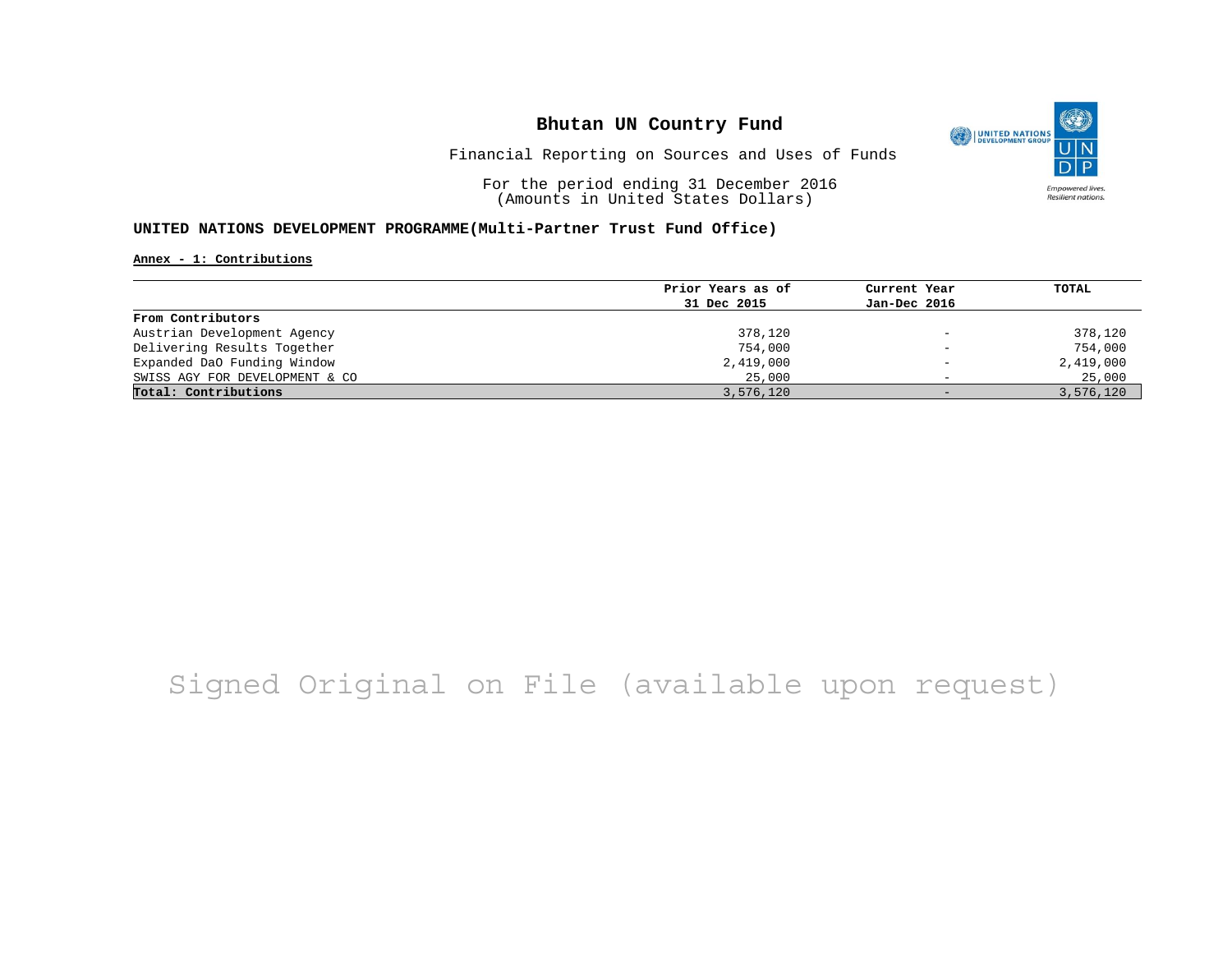

Financial Reporting on Sources and Uses of Funds

For the period ending 31 December 2016 (Amounts in United States Dollars)

#### **UNITED NATIONS DEVELOPMENT PROGRAMME(Multi-Partner Trust Fund Office)**

**Annex - 2: Transfers**

|                                | Prior Years as of | Current Year             | TOTAL     |
|--------------------------------|-------------------|--------------------------|-----------|
|                                | 31 Dec 2015       | Jan-Dec 2016             |           |
| To Participating Organizations |                   |                          |           |
| FAO                            | 65,743            | $\overline{\phantom{m}}$ | 65,743    |
| UNCDF                          | 20,000            | $\overline{\phantom{m}}$ | 20,000    |
| UNCTAD                         | 119,000           | $\overline{\phantom{m}}$ | 119,000   |
| UNDP                           | 1,706,933         | $\overline{\phantom{m}}$ | 1,706,933 |
| UNEP                           | 48,165            | $\overline{\phantom{m}}$ | 48,165    |
| UNESCO                         | 25,000            | $\qquad \qquad -$        | 25,000    |
| UNFPA                          | 511,390           | $\overline{\phantom{m}}$ | 511,390   |
| UNICEF                         | 762,378           | $\overline{\phantom{m}}$ | 762,378   |
| WFP                            | 449,902           | $\overline{\phantom{m}}$ | 449,902   |
| Total Transfers                | 3,708,511         | -                        | 3,708,511 |

## Signed Original on File (available upon request)